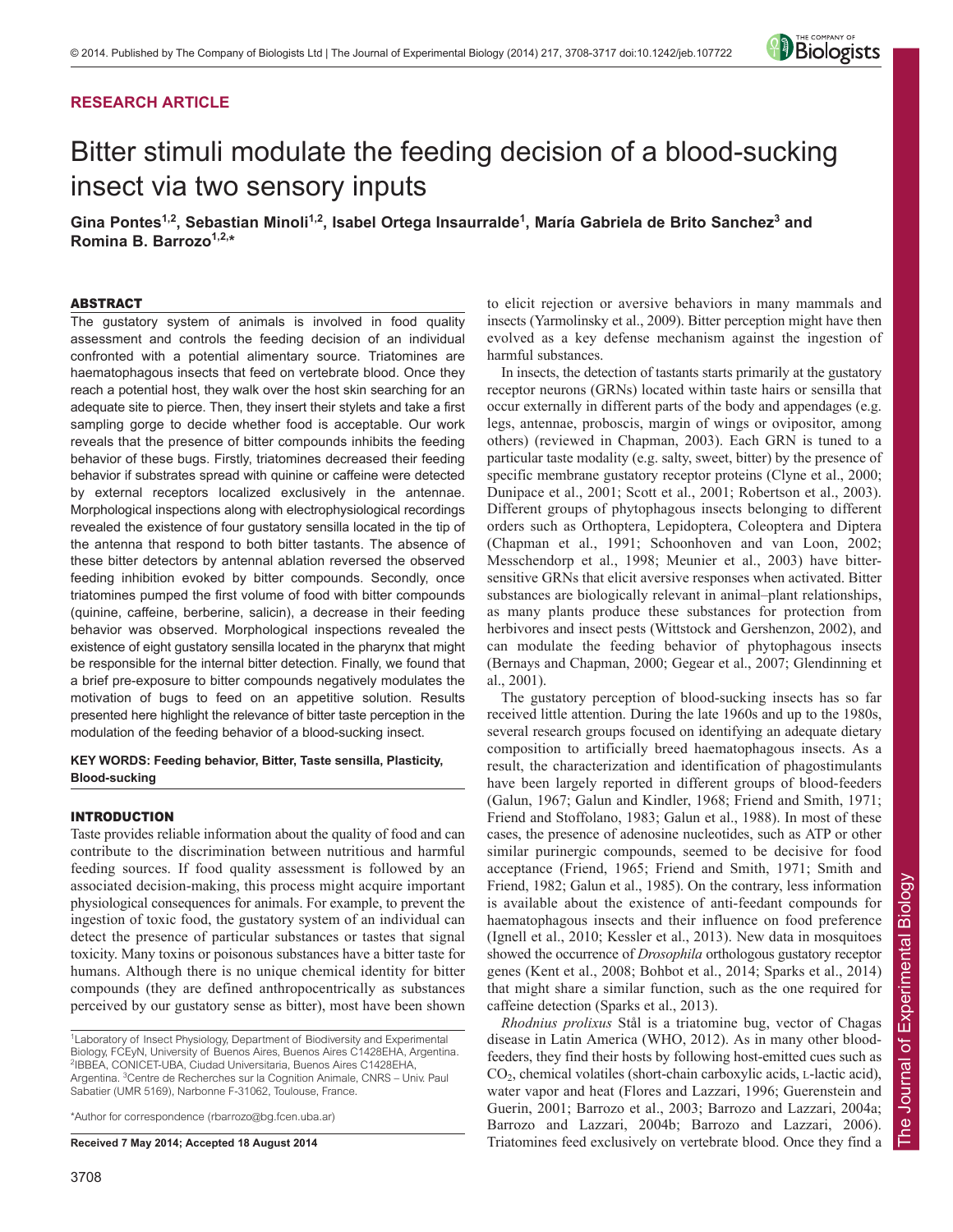| $ANT-$     | blocked antennal input         |  |
|------------|--------------------------------|--|
|            |                                |  |
| AS         | appetitive solution            |  |
| <b>BER</b> | berberine chloride hydrate     |  |
| CAF        | caffeine                       |  |
| <b>GRN</b> | gustatory receptor neuron      |  |
| <b>INT</b> | intact animal                  |  |
| $LEG-$     | blocked leg input              |  |
| <b>OUI</b> | quinine hydrochloride          |  |
| SAL        | $D$ - $(-)$ salicin            |  |
| <b>SEM</b> | scanning electronic microscopy |  |
| <b>WAT</b> | water                          |  |

potential host, triatomines start a feeding process that involves several steps. First, they walk over the host skin and search for a place to puncture in search of blood, using mainly their fine thermal sense to find subcutaneous hot blood vessels (Ferreira et al., 2007). However, up to now it was still uncertain whether these insects make use of other sensory inputs (e.g. gustatory or olfactory) to determine the quality of the substrate. Then, if the insect decides to puncture the host's skin, and once the maxillae and mandible are inside the host body forming the alimentary canal, the cibarial pump musculature produces contractions, sucking firstly a small quantity of blood. Only if the ingested blood fulfills the insect's feeding requirements does the animal continue feeding; if not, the animal leaves the host and searches for another (Smith and Friend, 1970).

Despite the accumulated knowledge about how blood-feeders find a host and which are the olfactory-relevant host-emitted cues used to accomplish this task, much less information is available about how these insects assess the quality of food and ultimately how they choose a host based on their gustatory preferences. We postulate that the gustatory sense might be important at two different periods of the feeding behavior: (1) once the insect reaches the host skin and has to decide whether to pierce; and (2) once it takes a first gorge of blood and has to decide whether the diet is adequate.

In this work, we investigated the effects that different bitter tastants might exert in modulating the decision-making of triatomines during two discrete phases of the feeding process: the substrate probing phase and the sampling phase. Furthermore, we looked for the chemosensory organs involved in the detection of these aversive compounds at both levels. Finally, we evaluated whether the feeding response of these insects can be modulated by a previous chemical experience to bitter compounds.

### RESULTS

In this work we analyzed the role of the gustatory sense in the feeding decision of a blood-feeding insect. We studied how *R. prolixus* assesses the food quality at two moments of the feeding process: (1) once the insect reaches the host skin and by external contact estimates the quality of a potential food source (substrate probing phase); and (2) once the bug has pierced the host skin and taken a first gorge of blood to decide whether the diet is adequate (sampling phase). In particular, we analyzed whether these haematophagous insects perceive bitter compounds and how these compounds modulate their feeding behavior.

# Can an external chemical assessment of the substrate modulate the feeding decision of insects?

The decision of a haematophagous insect of whether to pierce might be mediated by taste receptors that could be present in any part of their body. To date, no reports have focused on the importance that external taste sensors might have as a primary detection system



**Fig. 1. Effect of external bitter detection on the feeding behavior of** *Rhodnius prolixus***.** Percentage of insects that ingested at least their own mass on the appetitive solution (AS) when the piercing mesh was spread with water (WAT; dashed line), quinine (QUI) or caffeine (CAF) at different concentrations. The addition of high doses of QUI and CAF over the piercing mesh elicited an inhibitory effect on feeding behavior. Asterisks denote significant differences from the WAT group (Pearson chi-square, \**P*<0.05). Twenty replicates were carried out for each concentration.

controlling food preferences in blood-sucking insects. Likewise, it is unknown which compounds might be detectable and how this gustatory input might affect the feeding decision of triatomines.

## **Effect of bitter compounds on the external assessment of a potential food source**

This series of experiments was designed to determine whether the presence of bitter compounds spread over the piercing mesh (and not in the feeding solution) can prevent the feeding response of insects offered an appetitive solution (AS).

Approximately 55% of the insects ingested at least their own mass of AS (Fig. 1, horizontal line) when the piercing mesh was spread with water (WAT). The addition of 10 or 100 mmol  $l^{-1}$  of quinine (QUI) or caffeine (CAF) to the piercing mesh evoked a significant decrease in the feeding response of bugs as compared with WAT (QUI 10 and 100 mmol  $l^{-1}$  versus WAT:  $\chi^2$ <sub>1</sub>=8.94, *P*=0.002, and  $\chi^2$ <sub>1</sub>=6.79, *P*=0.009, respectively; CAF 10 and 100 mmol 1<sup>-1</sup> versus WAT:  $\chi^2$ <sub>1</sub>=4.94, *P*=0.02, and  $\chi^2$ <sub>1</sub>=8.93, *P*=0.002, respectively). In contrast, no effect of spreading the mesh with 1 mmol l<sup>-1</sup> solutions of either QUI or CAF was observed. Similar response thresholds were obtained when QUI or CAF were spread over the mesh.

## **Location of the external bitter-compound detectors**

We showed in the previous section that contact with a substrate with added QUI or CAF prevents feeding in these bugs. By selectively blocking the sensory inputs of their legs or antennae, we analyzed which chemosensory organs might be involved in the gustatory input associated with feeding. In a control group, insects were kept intact (INT). In another group, to obstruct putative gustatory inputs coming from the legs, tibiae and tarsi were painted with acrylic paint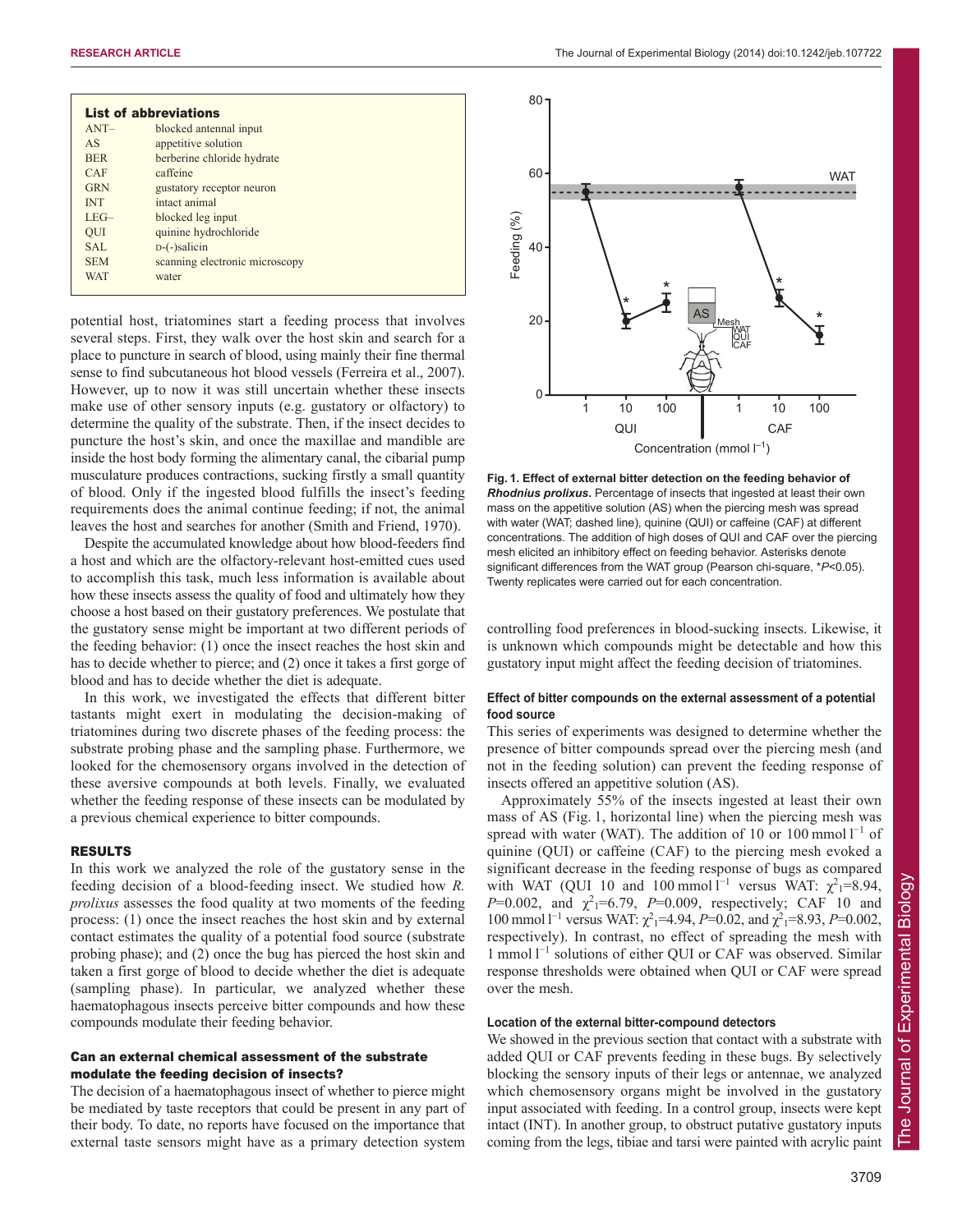

**Fig. 2. Identification of the sensory structures involved in the feeding inhibition of** *R. prolixus***.** Percentage of insects that ingested at least their own mass on AS when the piercing mesh was spread with WAT, QUI or CAF. INT, intact animals; LEG–, animals deprived of leg inputs; ANT–, animals deprived of antennal inputs (last flagella). Feeding inhibition evoked by externally contacting a bitter substrate occurred in the INT and LEG– groups, and not in the ANT– group, suggesting that bitter sensing takes place through the taste inputs of the antennae of these insects. Asterisks denote significant differences from the corresponding WAT group (Pearson chi-square, *P*<0.05). Twenty replicates were carried out for each condition.

24 h before the assays (LEG–). In a third group, to block gustatory inputs from the antenna, the last segment was cut off 24 h prior to the feeding tests (ANT–). Different methodology to block peripheral inputs from legs and antennae was applied because preliminary experiments showed that insects could easily remove the acrylic paint from their antennae (but not from their tarsi) with their forelegs. In contrast, cutting the tarsi impeded the correct locomotion of bugs. All insects were then allowed to feed from an AS with the piercing mesh spread with WAT, QUI (100 mmol  $1^{-1}$ ) or CAF  $(100 \text{ mmol } 1^{-1})$  (Fig. 2).

As shown before, the presence of QUI or CAF over the piercing mesh inhibited feeding of INT animals. When the gustatory input from their legs was blocked (LEG–), a similar inhibition was evoked for QUI and CAF as compared with WAT (QUI  $\chi^2$ <sub>1</sub>=3.94, *P*=0.04 and CAF  $\chi^2$ <sub>1</sub>=7.48, *P*=0.0062). Conversely, insects deprived of their last antennal flagellum ingested as much AS in WAT assays as in QUI or CAF assays (ANT–, n.s.). These results suggest that the antennal gustatory input but not the information coming from legs or proboscis is involved in external bitter detection in these haematophagous insects.

## **Bitter detection of antennal taste sensilla**

The morphology of the whole antennae of *R. prolixus* has already been described by other authors (Catalá, 1998; Insausti et al., 1999).

In our work, the screening of the last flagellum of the antennae by means of scanning electron microscopy (SEM) revealed the presence of four chaetic sensilla with a terminal pore that surpass the edge of the antenna (Fig. 3A, inset). Although the morphology of these sensilla suggests a contact chemoreception or gustatory function, before the present study there had been no functional studies that confirmed this assumption.

In single-sensillum recordings we stimulated these four sensilla with KCl (a conductive electrolyte), QUI or CAF (Fig. 3). We found that both bitter compounds tend to modify the activity of sensory neurons in a dose-dependent manner (Fig. 3A), although statistical differences were only detected for 1 mmol  $l^{-1}$  CAF ( $W=40$ ,  $P=0.01$ ). However, the low response of neurons stimulated with  $1$  mmol  $1^{-1}$ QUI was surprising. With our results we cannot affirm whether there is an inhibitory effect in the firing rate of the neuron or instead whether a deleterious effect is occurring. These results show for the first time a gustatory function of these chaetic sensilla and establish their capacity of detecting bitter compounds.

# **Effect of previous antennal contact with bitter compounds on subsequent feeding decisions**

Here, we analyzed whether a brief pre-exposure to bitter compounds can modulate the motivation of bugs to feed on AS. During preexposure, insects were allowed to walk for 30 s over the piercing



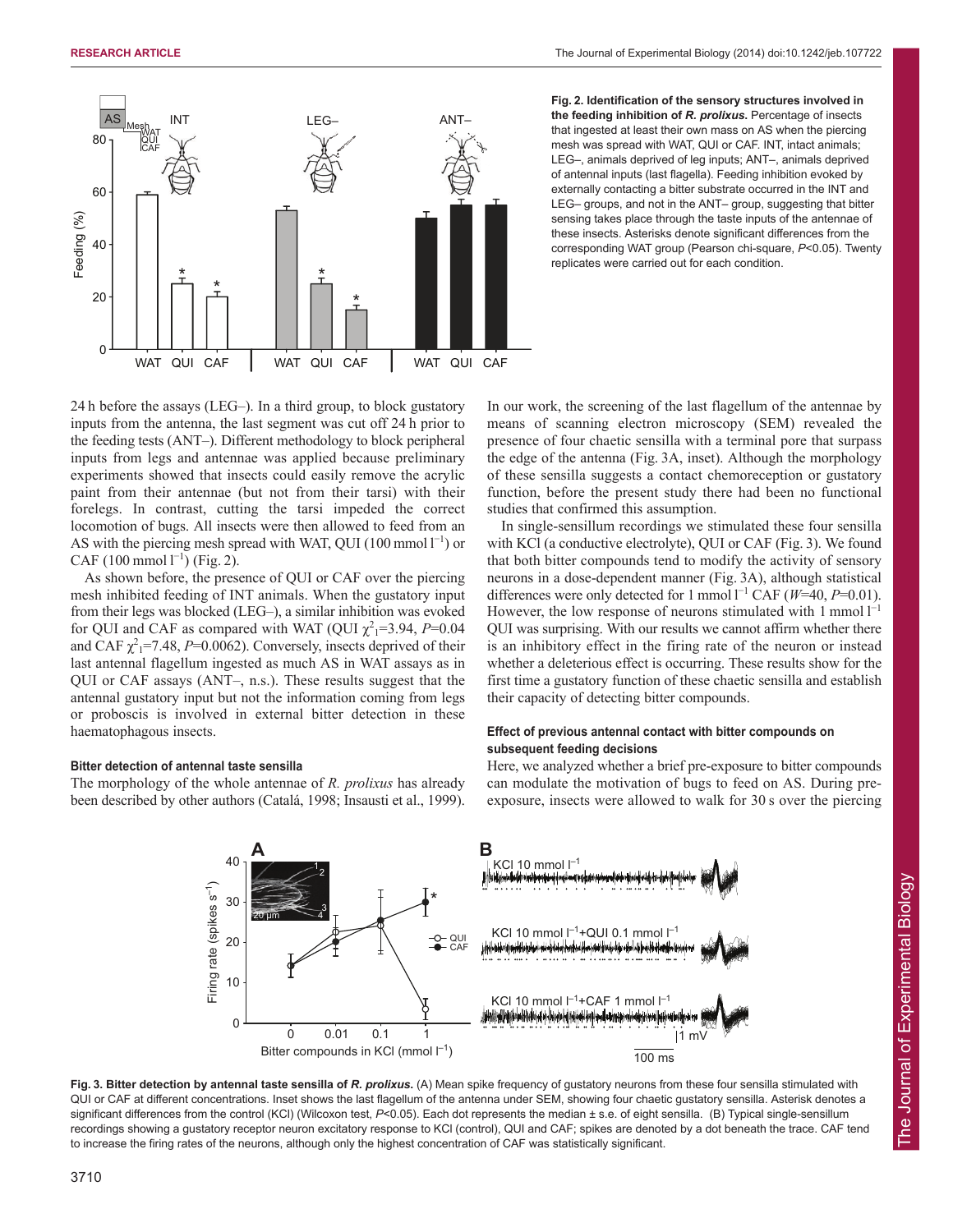

mesh spread with WAT, QUI or CAF and were then transferred to a clean insect receptacle for either 3 or 60 min, until the feeding tests were carried out. In tests carried out 3 min after pre-exposure (Fig. 4A), significantly fewer insects fed on AS when pre-exposed to QUI or CAF as compared with those pre-exposed to WAT  $(\chi^2_1 = 10, P = 0.0016$  and  $\chi^2_1 = 11.92, P = 0.0006$ , respectively). Note here that feeding avoidance occurred even if bitter compounds were **Fig. 4. Modulation of the feeding behavior of insects by a previous contact with bitter compounds.** The percentage of insects that ingested at least their own mass on AS is represented. Insects were pre-exposed to a mesh spread with WAT, QUI or CAF and then tested 3 min (A) or 60 min (B) later. An external pre-exposure to bitter compounds evoked a feeding deterrence that lasted more than 3 min but less than 60 min. In C, the feeding test was carried 3 min after pre-exposure but the last flagella the antennae of bugs were cut off immediately after pre-exposure (ANT–). The ANT– group pre-exposed to QUI and CAF also showed feeding inhibition to bitter compounds, suggesting a central processing of the bitter sensory information and not overstimulation of taste sensilla. Asterisks denote significant differences from the corresponding WAT group (Pearson chi-square, \**P*<0.05). Thirty replicates were carried out for each condition. PE: preexposure, T: feeding test.

absent during tests. In addition, this inhibitory effect vanished 60 min after pre-exposure, and no significant differences with insects pre-exposed to WAT were observed (Fig. 4B).

To verify that these inhibitory results were not due to the persistence of QUI or CAF from the pre-exposure procedure in the peripheral receptors, immediately after pre-exposure to QUI or CAF the last flagellum of both antennae were cut off. The insects' feeding behavior was then tested in the artificial feeder. Results show that bugs pre-exposed to QUI or CAF still fed less frequently over clean mesh than did bugs pre-exposed to WAT  $(\chi^2)$ =4.59, *P*=0.032 and  $\chi^2$ <sub>1</sub>=5.93, *P*=0.016, respectively; Fig. 4C), even if during tests there were no longer antennal inputs. The feeding inhibition evoked by a previous contact with bitter compounds seems to be under brain control rather than under peripheral modulation.

# Can internal bitter detection during food ingestion modulate the feeding decision of insects?

In the previous section we showed that external chemoreception plays a relevant role in the assessment of a potential food source in triatomines. According to a previous report, once triatomines pierce their host's skin, they first pump a small quantity of blood, presumably to assess its properties (Bennet-Clark, 1963) and then decide whether to continue with the alimentation. The presence of internal chemosensory structures in the epipharynx of other species of triatomines has been reported previously (Barth, 1952; Bernard, 1974).

# **Effect of bitter compounds on the internal assessment of a food source quality**

In this series of experiments, different bitter compounds were added to the AS (and not over the piercing mesh) and the feeding response of insects was analyzed. Insects were individually placed in the artificial feeder filled with either the AS alone or the AS with QUI, CAF, BER or SAL  $(0.000001$  to 1 mmol  $l^{-1}$  in all cases).

As previously observed, a high percentage of insects (55%) fed on the AS (Fig. 5A, horizontal line). However, an inhibitory feeding effect was found when bitter compounds were individually added to the AS. QUI and SAL were the most potent inhibitory compounds presenting the lower thresholds of aversion, i.e.  $\leq 0.00001$  mmol  $l^{-1}$ (lower dose significantly different from AS, QUI 0.00001 mmol  $1^{-1}$ ,  $\chi^2$ <sub>1</sub>=8.94, *P*=0.0028; SAL 0.00001 mmol  $1^{-1}$ ,  $\chi^2$ <sub>1</sub>=4.94, *P*=0.02). The other bitter compounds also exhibited inhibitory effects, although with response thresholds below  $0.01$  mmol  $l^{-1}$  for CAF (lower dose significantly different from AS,  $\chi^2$ <sub>1</sub>=4.94, P=0.02) and below 0.0001 mmol  $l^{-1}$  for BER ( $\chi^2$ <sub>1</sub>=8.94, *P*=0.0028).

The internal detection of bitter compounds present in the food should take place somewhere in the alimentary canal (Fig. 5B). Although no functional studies have been performed as of yet, we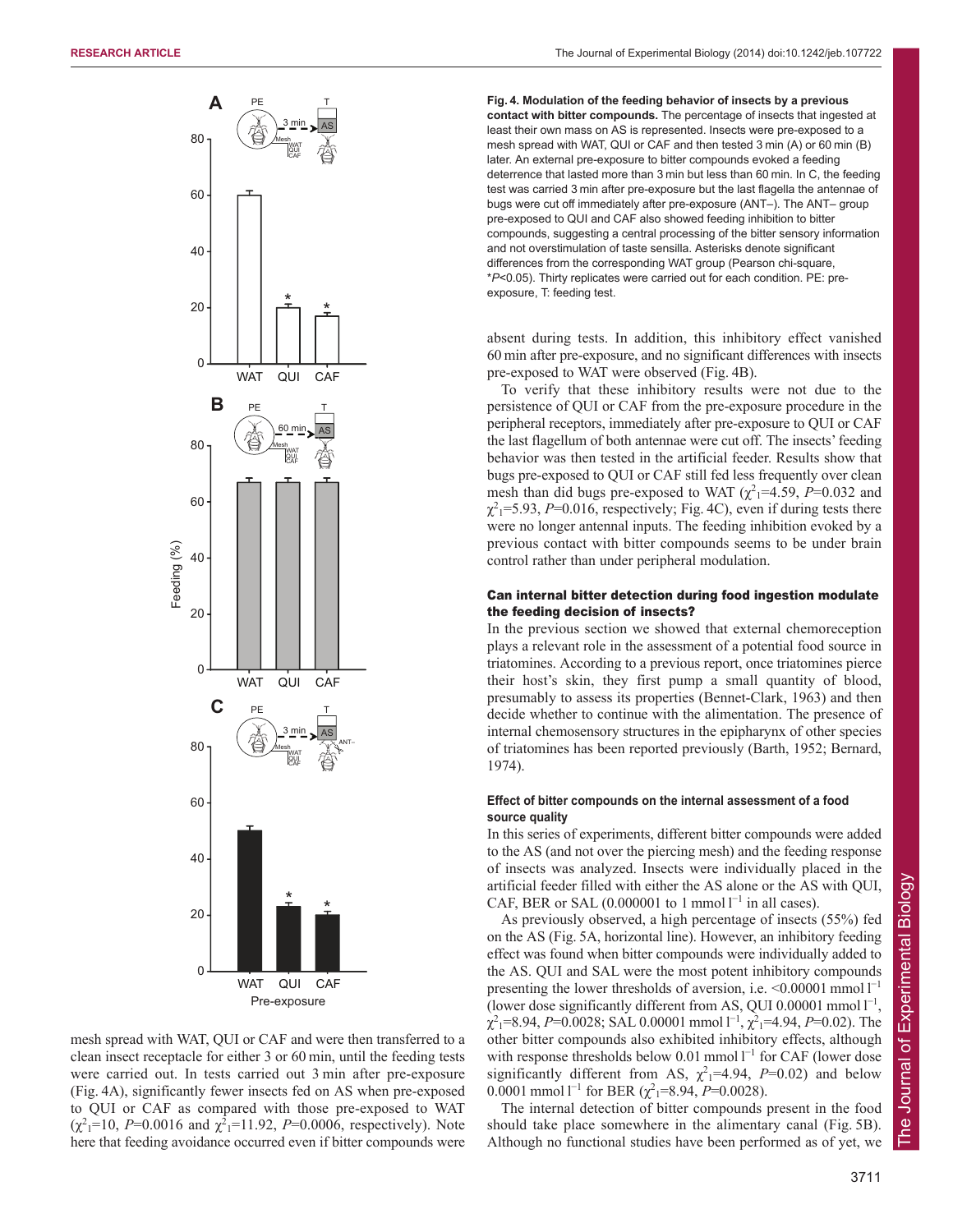

**Fig. 5. Effect of internal bitter detection on the feeding behavior of** *R. prolixus***.** Percentage of insects that ingested at least once their own mass on AS alone (dashed line) or on AS with QUI, CAF, berberine chloride hydrate (BER) or D-(-)salicin (SAL) at different concentrations. (A) The addition of QUI, CAF, BER and SAL to the AS elicited an inhibitory effect on the feeding behavior of insects, although at different concentrations. (B) Photograph of the head showing the base of the antennae (ant), the alimentary canal (ac), the epipharynx and the eyes (a, anterior; p, posterior) under SEM. (C) Photograph of the epipharynx showing eight short-peg gustatory sensilla. (D) Detail of one gustatory sensillum bearing an apical pore. Asterisks denote significant differences with the AS group (Pearson chi-square, \**P*<0.05). Twenty replicates were carried out for each concentration.

revealed by means of SEM the existence of eight short-peg sensilla  $(2-3 \mu m)$  height and 2  $\mu$ m at the base) with a unique pore at the end, localized antero-dorsally inside the alimentary canal (epipharynx) of *R. prolixus* (Fig. 5C,D).

# **Effect of previous ingestion of bitter compounds on subsequent food acceptance**

Here, we analyzed whether a brief ingestion of QUI and CAF before the feeding tests could modulate the posterior ingestion of the AS. Insects were allowed to feed for 30 s on the AS alone (control group) or on the AS with added QUI  $(0.00001 \text{ mmol l}^{-1})$  or CAF  $(0.01 \text{ mmol } 1^{-1})$ . Given the fine-scale sensitivity of these insects to thermal cues, a group was pre-exposed only to the heat emanated by the artificial feeder (HT). Feeding tests on the AS were carried out after 3 or 60 min following the pre-exposure.

Approximately 65% of the insects fed on the AS after preexposure to HT or AS, and no differences were detected among these groups (Fig. 6A). Conversely, previous ingestion of QUI or CAF 3 min before the feeding tests led to a decrease in the percentage of insects feeding on the AS (QUI versus AS  $\chi^2$ <sub>1</sub>=13.13,  $P=0.0003$  and CAF versus AS  $\chi^2$ <sub>1</sub>=15.15, *P*=0.0001; Fig. 6A). Note that this feeding avoidance was persistent even if bitter compounds were absent during tests. This inhibition disappeared after 60 min (Fig. 6B), suggesting the existence of a memory component that lasts more than 3 min but less than 60 min.

## **DISCUSSION**

In the present study, we showed for the first time that the bitter modality in the blood-sucking bug *R. prolixus* is functional and active during feeding. Notably, the detection of bitter compounds occurs via two sensory paths working with different thresholds of responsiveness: one starting externally at the tip of the antennae and the other inside the alimentary canal, probably at the epipharynx. While antennal taste receptors interact solely with the host skin and never get in contact with the blood of the host, internal gustatory receptors are confined to the alimentary canal and are therefore exclusively bathed with the ingested blood during sampling phase and feeding.

## Recognition of an adequate substrate

Like most haematophagous invertebrates, triatomines exploit olfactory and thermal cues emanated by their vertebrate hosts to localize them (Barrozo et al., 2003; Barrozo and Lazzari, 2004a; Barrozo and Lazzari, 2004b; Bodin et al., 2008). As soon as bugs reach a potential host, they search for a zone of the skin to pierce, a process that involves the thermal sense (Lazzari and Núñez, 1989; Flores and Lazzari, 1996; Ferreira et al., 2007). However, it was still unknown whether these insects were able to assess the gustatory quality of the substrate before piercing the skin. Results from the present study show that this is actually the case. We found that before feeding, *R. prolixus* undergoes a substrate probing phase in which it evaluates the taste properties of a potential food source and consequently decides whether to continue the feeding process. In our experiments, we observed a decrease in the feeding response of those insects that reached and contacted a piercing surface impregnated with bitter compounds such as QUI and CAF, even if the offered food was an appetitive solution. Both substances elicited similar aversive effects at similar concentrations, i.e.  $10 \text{ mmol } 1^{-1}$ (Fig. 1).

Moreover, we found that the external sensory organs involved in bitter detection during feeding are located in the antennae and not in the legs or proboscis (Fig. 2). Based on our electrophysiological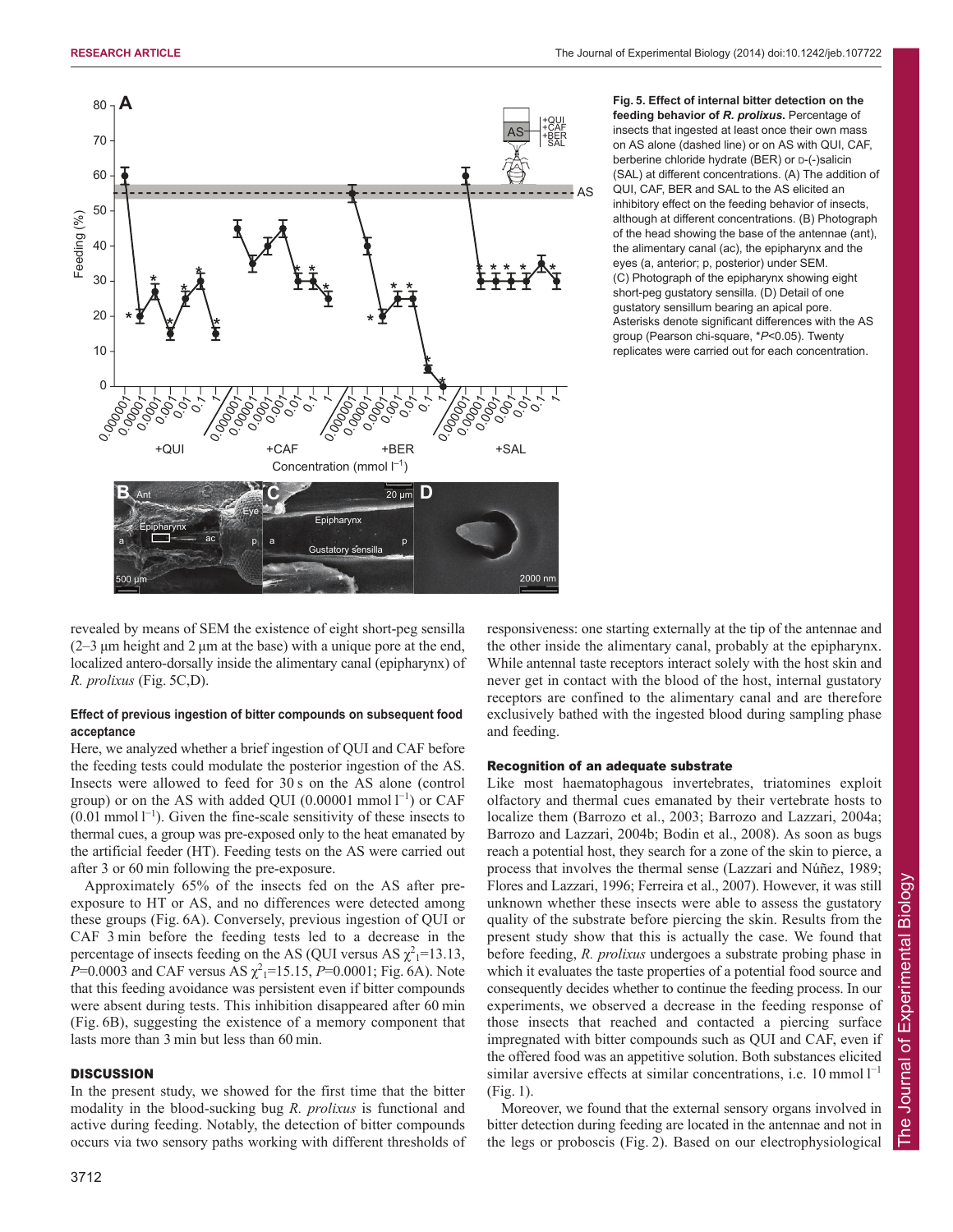

**Fig. 6. Modulation of the feeding behavior of insects by a previous ingestion of bitter compounds.** The percentage of insects that ingested at least their own mass on AS is represented. Bugs were pre-exposed to heat (HT), AS, AS+QUI or AS+CAF. Feeding tests on AS were carried out 3 min (A) or 60 min (B) after pre-exposure. A brief pre-ingestion of bitter compounds evoked a feeding avoidance of the AS that lasted more than 3 min but less than 60 min. Asterisks denote significant differences from the corresponding AS group (Pearson chi-square, \**P*<0.05). Thirty replicates were carried out for each condition.

results, we confirmed the gustatory function of four chaetic sensilla located in the second flagellum (last segment) of the antennae of *R. prolixus*. We showed that these taste sensilla respond to QUI and CAF (Fig. 3). Further studies are needed to determine the number of GRNs inside these sensilla and to extend the spectrum of taste modalities these insects detect. For example, we observed electrophysiological dose-dependent responses also to salts such as NaCl and KCl (data not shown).

Bitter detection at the periphery normally starts in motion an aversive behavioral response in insects. The presence of bitterspecific sensitive taste cells has been described before in insects (Glendinning et al., 1999; Schoonhoven and van Loon, 2002; Meunier et al., 2003; Weiss et al., 2011). However, there are several examples in which bitter substances do not act directly via specialized bitter detectors but instead interfere in the normal perception of phagostimulant receptors (see Chapman, 2003). In the case of *R. prolixus*, both scenarios could occur: it may be that insects have bitter receptors in their antennae, or that bitter substances modulate the response of other gustatory neurons. In our behavioral experiments we showed that even in the absence of chemical compounds over the piercing substrate, these insects fed on the AS (e.g. Fig. 1, see WAT group), indicating that they do not need external contact with phagostimulants to do so. We also showed that the addition of bitter tastants inhibited this feeding behavior, suggesting that in these bugs, bitter compounds are acting independently, probably via specific bitter receptors instead of interfering in the response of other gustatory neurons.

## Recognition of an adequate food

The assessment of food through antennal taste inputs constitutes the first examination made by insects giving way to the first decision: to accept or reject a potential food source before ingestion starts (Figs 1, 2). A small gorge of food will be then ingested during the sampling phase, as described by Smith and Friend (Smith and Friend, 1970). In our work we observed throughout the experiments that an insect can ingest between 100 and 280 μl of the AS presented alone, increasing up to 15 times its initial mass during a 10 min alimentation. However, when different bitter tastants (three alkaloids: quinine, caffeine and berberine; and one phenolic glycoside: salicin) were added to the AS, the insects dramatically decreased ingestion in a dose-dependent manner (Fig. 5), even up to a total inhibition. The threshold of feeding rejection found for *R. prolixus* ranged from  $0.00001$  mmol  $l^{-1}$  (for QUI and SAL) to  $0.01$  mmol  $l^{-1}$  (for CAF). Sensitivity thresholds found for compounds that stimulate bitter-sensitive cells in phytophagous insects vary from 0.1 to 10 mmol  $l^{-1}$  (see Chapman, 2003) and in humans from  $0.00001$  to 50 mmol  $l^{-1}$  (Meyerhof et al., 2005).

Although most insects have internal taste organs in different parts of their alimentary canal or mouthparts, their physiology is far less studied than external receptors, mainly because of difficulties in accessing them with recording electrodes. In triatomines, Barth (Barth, 1952) was the first to suggest the existence of a group of chemosensory structures present in the alimentary canal of *Triatoma infestans*, a species related to *R. prolixus*, particularly in the epipharynx. In other insects, structures with similar functions have been described, for example, the cibarial organ of simulids, tsetse flies and ticks (Rice, 1973; John, 1979; McIver and Siemicki, 1981; Foster et al., 1983; Backus and McLean, 1985; Jefferies, 1987). We propose here that the eight short-peg uniporous sensilla observed in the ephipharynx of *R. prolixus* (Fig. 5B–D) are responsible for bitter sensing. However, only an electrophysiological approach would determine unequivocally this fact.

## Plasticity of the taste sense

Gustatory stimuli coming from the environment can induce memories in an animal that may allow them to learn how to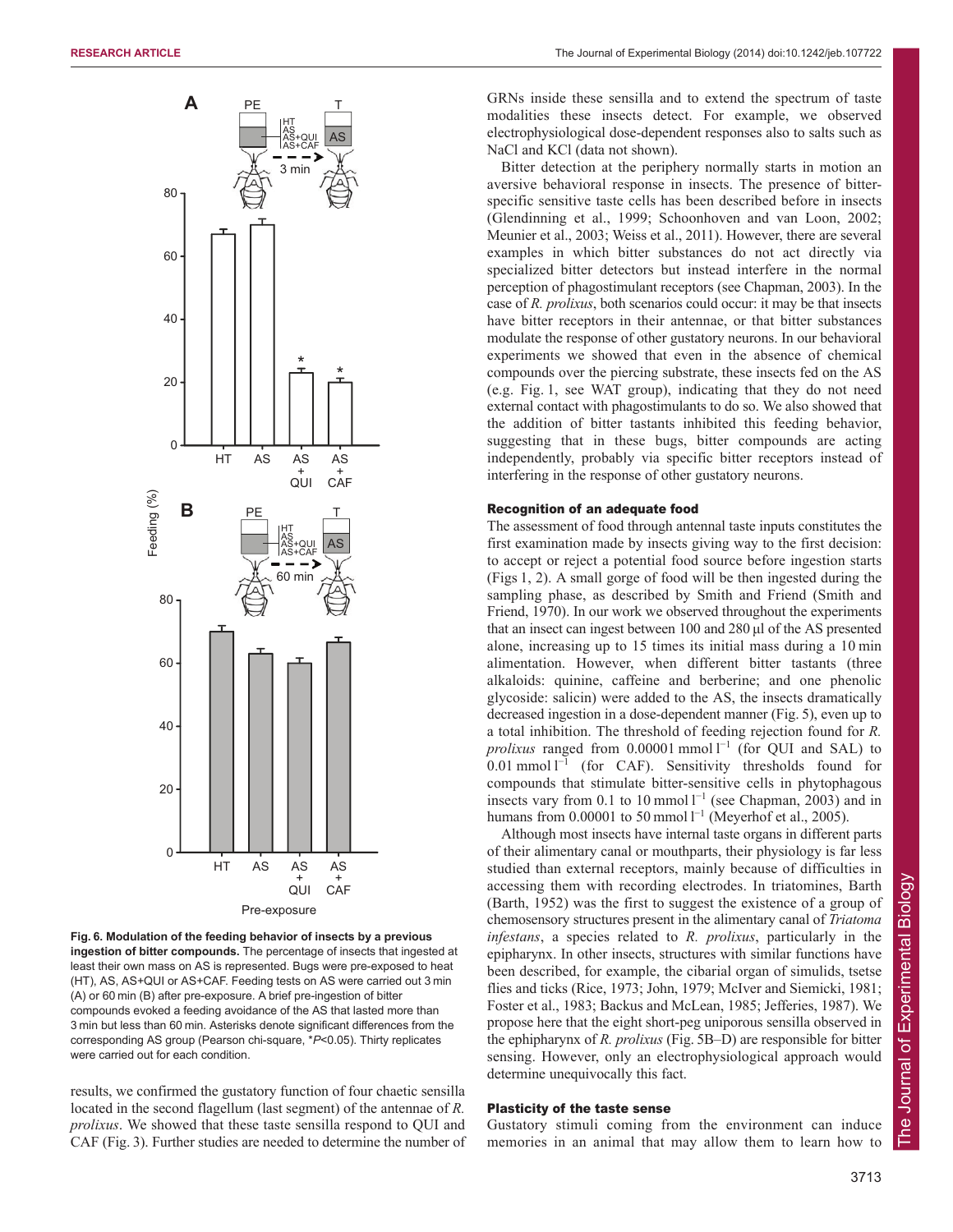discern between good or and bad food sources (Bernays and Chapman, 2000). This experience-dependent cognitive modulation of the behavior may be guided by either an associative or a nonassociative process. Associative learning is a complex process that allows an individual to convert a previously neutral stimulus into a predictor of the occurrence of a relevant event. Non-associative processes are simpler forms of learning that can help an individual to be more prone to respond to a recently perceived stimulus (sensitization) or to filter out information that is no longer informative (habituation). Here, we show that both the substrate probing phase and the sampling phase of the feeding process of *R. prolixus* are modulated by a previous sensory experience to bitter compounds. We found that a simple chemical pre-exposure to QUI and CAF during both phases inhibited the posterior feeding behavior of *R. prolixus*, even if the bitter compounds were no longer present during tests. This effect lasted for a brief period (between 3 and 60 min) (Figs 4, 6).

Although a clear modulation of the behavior of the insects was observed after a non-associative experience (i.e. a chemical preexposure to bitter compounds), the results presented here do not fit into a typical habituation or sensitization category. In these processes, the response to a particular stimulus A decreases or increases after pre-exposure to the same stimulus A. In our case, pre-exposure to A (e.g. any of the tested bitter compounds) decreased the feeding behavior of bugs in the absence of A. And this decrease was not caused by an impregnation of the antennal taste receptors with bitter compounds during tests, but mostly to a central integration of aversive input information. This was shown in the experiments in which we deprived the animals of their antennal tips after pre-exposure and they still did not feed (Fig. 4B). This result indicates that aversive input centrally modulates the final decision of the insect after a noxious experience, i.e. not to feed.

In nature, this short feeding deterrent memory might allow animals to stop probing around once a toxic food source is perceived. This plasticity might be important as whenever a toxic source is found, there is a certain probability to find another toxic one or even to be still over the same source than before.

# Bitter compounds for haematophagous insects?

Although bitter is a relevant taste modality involved in the modulation of the decision-making process about whether to accept a potential food source for many animals, the fine-scale and highly sensitive perception system of *R. prolixus* to bitter substances was quite surprising to us. What might be the reason for the existence of a bitter detection system in an obligatory blood-sucking insect? *Rhodnius prolixus* feeds exclusively on vertebrate blood, a medium that intrinsically lacks caffeine, quinine, berberine or salicin. However, if these compounds are ingested by these host animals, they can become an active part of their blood. For example, when herbivores eat hosts plants that produce bitter compounds, or more recently in evolutionary time, when humans ingest a normal cup of coffee, a peak of caffeine can be found in their plasma. The peak of caffeine after a single cup of coffee for men is estimated to be between 0.001 to 0.01 mmol  $I^{-1}$  (Fredholm et al., 1999), which encompasses the doses detected by *R. prolixus*. However, these haematophagous insects evolved from predatory ancestors, for which the adaptive pressure of sensing bitter tastants was probably higher. As such, insects may have conserved from past ancestors the fine detection system tuned to bitter tastants. In mosquitoes, which feed on plants (males and females) but also on vertebrate blood (only females), recent reports showed behavioral and neuronal responses to quinine (Sanford et al., 2013; Kessler et al., 2013).

3714

Although the importance of the gustatory system in blood-sucking vector-borne diseases during host recognition and feeding has been neglected in the past, it has lately become an area of interest (Kessler et al., 2013; Sanford et al., 2013; Bohbot et al., 2014; Sparks et al., 2013; Sparks et al., 2014). The development of new strategies targeting the gustatory system of haematophagous insects, by using anti-feedants or bitter compounds, could help to diminish host–vector interactions and thus to prevent the vectorial transmission.

# The balance between positive and negative inputs

The feeding response of insects is finally governed by the contrast between the presence of phagostimulatory and aversive inputs. Our study shows that *R. prolixus* has two sensory stages working at different avoidance thresholds: antennal input exerts a modulatory bitter signalling at higher doses  $(10 \text{ mmol } 1^{-1})$  than internal sensors bathed with feeding solution, whose bitter threshold is approximately six orders of magnitude below for QUI and three for CAF. The results obtained from the present study are summarized and depicted in a flow chart (Fig. 7). The first assessment of the adequateness of a potential food source takes place at the antennal receptors, during the substrate probing phase (A). If bitter compounds are detected at this point (1), the animal will not insert its biting mouthparts in the host skin and will not feed, restarting a new cycle at the substrate probing phase. Conversely, if no aversive compounds are detected (2), the next step is to pierce the skin and insert their mouthparts in the host [i.e. piercing phase (B)]. Subsequently, during the sampling phase (C), a small quantity of food is ingested for an internal quality assessment. If no phagostimulants are detected (3), the animal will simply not feed. Conversely, if the ingested solution contains phagostimulants, such as ATP and salts (4), the insect will continue with the engorgement (D) up to repletion. However, if bitter compounds are detected (5) together with the phagostimulants, the animal will not feed, and moves backwards in the cycle up to the piercing phase or the substrate probing phase to restart the feeding process. We found that for an extended range of doses, bitter detection was more important in the central decision about whether to feed than was the phagostimulatory input. Any interactions between chemicals and neurons that occur at the periphery will alter the phagostimulatory or aversive inputs, significantly changing the balance. The insect's final decision related to host selection will depend on this balance.

# **Conclusions**

Here we demonstrated that *R. prolixus* have taste sensilla localized in the tip of their antennae that showed electrophysiological sensitivity to bitter compounds such as caffeine and quinine. The perception of bitter stimuli via these external receptors caused an inhibition of the feeding behavior of bugs during the substrate probing phase. Similarly, inside their alimentary canal, this species bears eight sensilla that might be involved in the detection of bitter compounds during the sampling phase, which also inhibited ingestion. The feeding inhibition observed in response to bitter compounds acts via these two sensory inputs working at different thresholds of tolerance. Finally, by applying a cognitive approach, we found that the feeding behavior of triatomines can be negatively modulated by previous experience with bitter tastants. These results highlight the relevance of bitter taste perception in the modulation of the feeding behavior of a blood-sucking insect. Thus, our work is significant in the frame of the development of novel tools that can help in the surveillance and control of this insect vector.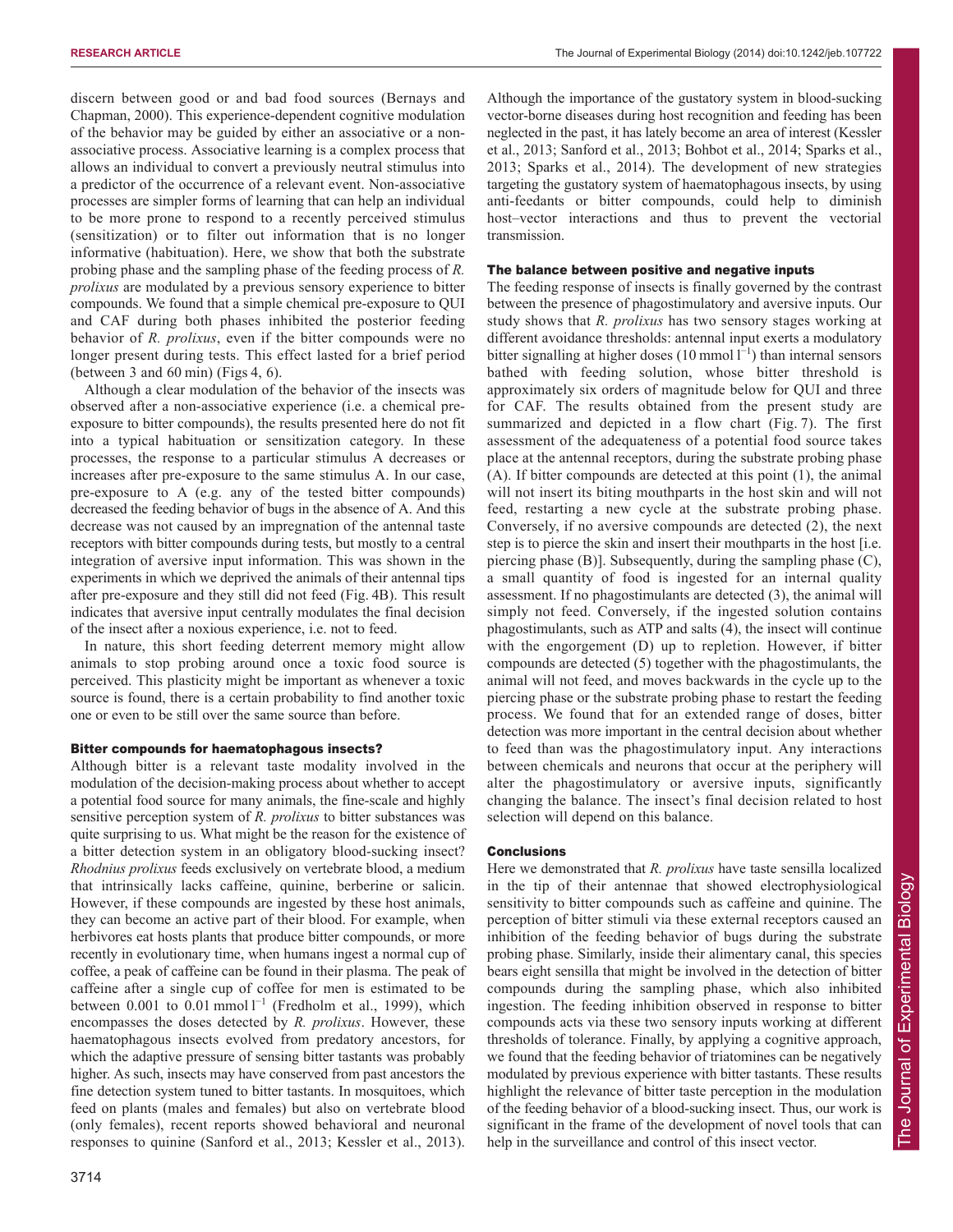



**Fig. 7. Flow chart showing the feeding phases of** *R. prolixus* **and its modulation by bitter compounds.** During the substrate probing phase (A), if external receptors of the antennae detect bitter compounds in the substrate (1), insects interrupt the normal feeding process (2) that leads them to the piercing phase (B). During the sampling phase (C), once the first gorge of blood is pumped, if no phagostimulants are detected by internal receptors in the alimentary canal (3), feeding does not continue. Conversely, if phagostimulants are detected (4) the engorgement (D) starts. However, feeding is inhibited if bitter compounds are detected in the ingested food (5). Non-fed animals can restart the feeding cycle at the substrate probing phase (A) or the piercing phase (B).

## MATERIALS AND METHODS

## Animals and rearing conditions

Fifth-instar larvae and adults of *R. prolixus* used throughout the experiments were obtained from a laboratory colony, reared at 28°C, ambient relative humidity and under a 12 h:12 h light:dark cycle. Following ecdysis as fifth instars or adults, insects did not have access to food. Experiments were carried out 15±2 days post-ecdysis.

## Artificial feeder

We quantified the mass gained by *R. prolixus* fed with different solutions using an artificial feeder. The ad hoc feeding device consisted of two parts: the feeding receptacle, made of a plastic cylinder (1 cm diameter×2 cm height) with its lower opening closed with a latex membrane (0.125 mm thick), filled with an appetitive solution (AS) alone or with different bitter compounds; and the insect receptacle, which was a plastic vial (3 cm diameter×3.5 cm height) in which bugs were individually placed whose upper openings were covered with a tissue mesh. A piece of filter paper (1.5×3.5 cm) placed vertically inside the vial helped the insects to climb in order to reach the tissue mesh. The mesh was either unembedded or embedded with different bitter compounds.

The feeding receptacle was placed close to an aluminium plate connected to a thermostatized resistance that heated the feeding solution to 35°C to match the mean temperature of the triatomines' hosts. The latex membrane in contact with the solution also acquired the same temperature, mimicking the temperature of host skin and acting as a piercing membrane.

Feeding experiments started when the tissue mesh of the insect's receptacle was carefully put into contact with the piercing membrane of the feeding receptacle (triatomines could easily perforate both with their mouthparts). The feeding assays lasted in all cases 10 min.

## Gustatory stimuli

Preliminary feeding assays carried out in our laboratory in accordance with previous reports by other authors (Friend and Smith, 1971) showed that a solution of 1 mmol  $l^{-1}$  ATP in 0.15 mol  $l^{-1}$  NaCl evokes a high feeding response in *R. prolixus*. Therefore, for this study we used this as the appetitive solution (AS) and as a standardized feeding solution.

ATP, quinine hydrochloride (QUI), berberine chloride hydrate (BER) and D-(-)salicin (SAL) were purchased from Sigma-Aldrich (St Louis, MO, USA). Sodium chloride and anhydrous caffeine (CAF) were purchased from Biopack (Buenos Aires, Argentina). All solutions were prepared weekly and stored at −18°C. In all cases, the pH of the solutions was verified and adjusted to 7 when necessary with  $1 \text{ mol } l^{-1}$  NaOH.

## Experimental protocols

All experiments were carried out at the beginning of the insects' scotophase, the time of the day in which triatomines display their maximal motivation to search for a host and feed (Lorenzo and Lazzari, 1998; Barrozo et al., 2004; Bodin et al., 2008). In each assay, an unfed larva was weighed before (initial mass,  $M_i$ ) and after (final mass,  $M_f$ ) the feeding tests. A normalized mass gain was calculated as:  $(M_f-M_i)/M_i$ . We then registered the percentage of insects whose normalized mass gain was higher than 1 (i.e. insects that ingested at least their own mass).

The effect of the presence of bitter compounds was studied at two different phases of the feeding process of triatomines. First, during the substrate probing phase, bitter stimuli were added to the substrate: in the control group, 50 μl of distilled water were spread over the mesh (WAT). Bitter stimulation was achieved by spreading 50  $\mu$ l of 1, 10 or 100 mmol l<sup>-1</sup> of QUI or CAF (both prepared in water) over the mesh of the insect receptacle. Then, the vial was placed in the artificial feeder and the insect was allowed to feed on the AS for 10 min (see Results). Additionally, the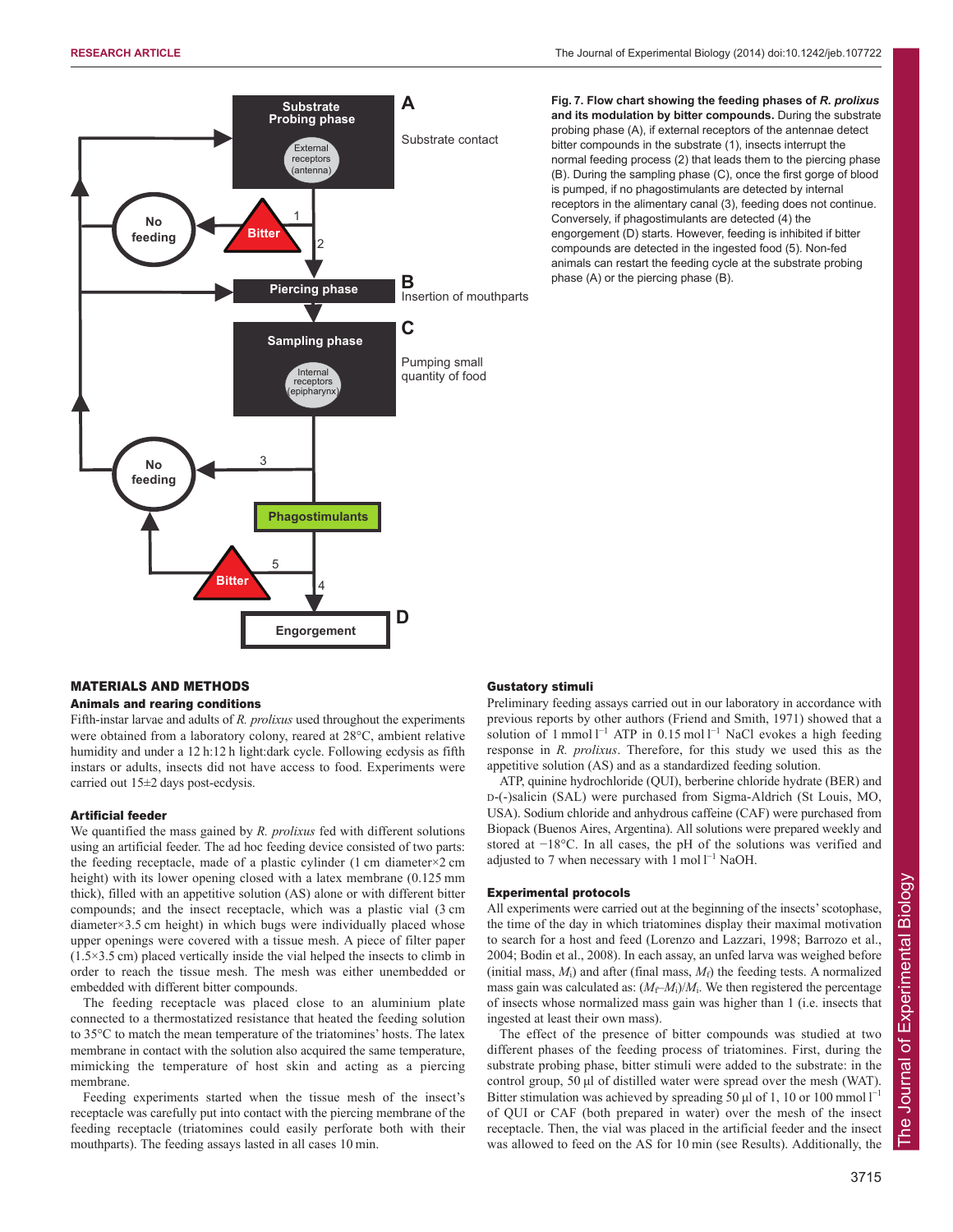effect of a previous experience with bitter compounds on the feeding behavior of insects was studied. Insects were pre-exposed by allowing them to walk for 30 s over a substrate with added WAT, QUI or CAF  $(10 \text{ mmol } 1^{-1})$ , and 3 or 60 min after, their feeding acceptance of the AS was tested. Second, during the sampling phase, bitter stimuli were added to the AS: in the control group, no bitter compounds were added to the AS. Different doses of QUI, CAF, BER and SAL  $(0.000001-1 \text{ mmol } 1^{-1})$  were added to the AS in the feeding receptacle and offered to the insects in the artificial feeder for 10 min. In these experiments the substrate was always clean (see Results).

In addition, we analyzed the effect of a brief pre-ingestion of bitter compounds on the feeding behavior of insects in response to the AS. Insects were allowed to shortly feed (30 s, accounting from the moment the insect pierced the mesh of the artificial feeder and kept the proboscis inserted) on the AS alone or on AS with QUI (0.00001 mmol  $l^{-1}$ ) or CAF (0.01 mmol  $l^{-1}$ ), and 3 or 60 min later their feeding response to the AS was evaluated.

## Data analysis

Data from behavioral experiments were analyzed by means of contingency tables of independence (Sokal and Rohlf, 1995). The percentage of insects that exhibited a normalized mass gain higher than 1 was registered. We statistically tested whether the feeding responses of insects were independent of the different experimental conditions. A global comparison including all treatments was assessed by means of a Pearson's chi-squared test. Whenever the global test was statistically significant (α=0.05), individual *post hoc* comparisons were performed. The standard deviations of percentages were calculated as  $\sqrt{p(1-p)/N}$ , where *p* is the proportion of responses and *N* is the number of animals tested. Electrophysiological data were statistically analyzed using the Wilcoxon test (*W*). The InfoStat v2012 statistical package was used for analyses (http://www.infostat.com.ar).

### Scanning electron microscopy

The external structures of the tip of the antennae and the interior of the epipharynx (anterior part of the alimentary canal) of adult *R. prolixus* were scanned by means of SEM to search for taste sensilla, putative candidates involved in substrate/food recognition. The antennae were cut at the base and mounted horizontally with double-sided tape on a standard aluminium stub. The epipharynx was exposed by making a small ventral opening in the anterior part of the head of the insects. Then the lumen of the alimentary canal was exposed by cutting a second opening that uncovered the internal sensilla. The head was then mounted on an aluminium stud. All samples were coated successively during 180 s with gold/palladium (40/60%) before examination under a Philips XL 30 scanning electron microscope.

## Single-sensillum electrophysiological recordings

The morphological identification of gustatory structures present in the antennae of adult *R. prolixus* allowed us to carry out electrophysiological recordings on putative taste sensilla that showed a pore at their tip. Recordings were carried out from the four most apical hairs placed in the last segment of the antennae by measuring the activity of the sensory neurons housed inside these hairs in response to KCl, QUI or CAF.

Insects were secured with wax inside plastic conic supports, with their antennae kept outside, immobilized with double-sided tape. Following the recording method of Hodgson et al. (Hodgson et al., 1955), animals were grounded via a silver wire to the left eye (reference electrode) and an individual sensillum was inserted for 3 s in a glass electrode (recording electrode) containing the electrolyte alone  $(10 \text{ mmol } l^{-1} \text{ KCl})$  or with the bitter stimuli (QUI or CAF 0.01, 0.1 and 1 mmol  $l^{-1}$  presented in ascending order) added. Each sensillum was tested first with KCl and then with CAF or QUI in a random order. The time between subsequent stimulations was fixed to 1 min.

The recording electrode  $(20-30 \,\mu m)$  diameter) was connected to a preamplifier (gain ×10, TastePROBE DTP-02, Syntech) and the biological signals were further amplified, filtered and digitized by means of an IDAC4 (Syntech) (gain ×100, eighth-order Bessel pass-band filter: 1–3000 Hz, sampling rate: 10 kHz, 16 bits). The data were stored on a computer. Spike detection and analysis were performed off-line using Autospike (Syntech). The number of spikes was counted to the first second of stimulation.

We thank the anonymous reviewers and the editor of the journal for fruitful contributions that improved the manuscript.

#### **Competing interests**

The authors declare no competing financial interests.

#### **Author contributions**

G.P., S.M. and R.B.B. conceived and designed the research; G.P., S.M., I.O.I., M.G.B.S. and R.B.B. collected the data; G.P., S.M., M.G.B.S. and R.B.B. analyzed the data, interpreted the results, and drafted and revised the article.

#### **Funding**

This work was funded by the Agencia Nacional de Promoción Científica y Tecnológica, Fondo para la Investigación Científica y Tecnológica and Universidad de Buenos Aires (grant number PICT 2009-081 to R.B.B. and PICT 2009-029 to S.M.); Consejo Nacional de Investigaciones Científicas y Técnicas (grant number PIP 1053 to R.B.B. and S.M. and a postdoctoral grant to G.P.) and Ministerio de Ciencia, Tecnología e Innovación Productiva (grant Cesar Milstein to M.G.B.S.).

#### **References**

- **Backus, E. A. and McLean, D. L.** (1985). Behavioral evidence that the precibarial sensilla of leafhoppers are chemosensory and function in host discrimination. *Entomol. Exp. Appl.* **37**, 219-228.
- **Barrozo, R. B. and Lazzari, C. R.** (2004a). The response of the blood-sucking bug *Triatoma infestans* to carbon dioxide and other host odours. *Chem. Senses* **29**, 319- 329.
- **Barrozo, R. B. and Lazzari, C. R.** (2004b). Orientation behaviour of the blood-sucking bug *Triatoma infestans* to short-chain fatty acids: synergistic effect of L-lactic acid and carbon dioxide. *Chem. Senses* **29**, 833-841.
- **Barrozo, R. B. and Lazzari, C. R.** (2006). Orientation response of haematophagous bugs to CO2: the effect of the temporal structure of the stimulus. *J. Comp. Physiol. A* **192**, 827-831.
- **Barrozo, R. B., Manrique, G. and Lazzari, C. R.** (2003). The role of water vapour in the orientation behaviour of the blood-sucking bug *Triatoma infestans* (Hemiptera, Reduviidae). *J. Insect Physiol.* **49**, 315-321.
- Barrozo, R. B., Minoli, S. A. and Lazzari, C. R. (2004). Circadian rhythm of behavioural responsiveness to carbon dioxide in the blood-sucking bug *Triatoma infestans* (Heteroptera: Reduviidae). *J. Insect Physiol.* **50**, 249–254.
- **Barth, R.** (1952). Anatomical and histological studies on the subfamily Triatominae (Heteroptera, Reduviidae). The head of *Triatoma infestans*. *Mem. Inst. Oswaldo Cruz* **50**, 156-196.
- **Bennet-Clark, H. C.** (1963). Negative pressures produced in the cibarial pump of the blood sucking bug *Rhodnius prolixus*. *J. Exp. Biol.* **40**, 223-229.
- **Bernard, J.** (1974). *Étude Électrophysiologique de Récepteurs Impliqués dans l'Orientation Vers l'Hôte et Dans l'Acte Hématophage Chez un Hémiptère: Triatoma infestans.* Doctoral thesis, University of Rennes, France.
- **Bernays, E. A. and Chapman, R. F.** (2000). Plant secondary compounds and grasshoppers: beyond plant defenses. *J. Chem. Ecol.* **26**, 1773-1794.
- **Bodin, A., Barrozo, R. B., Couton-Brochet, L. and Lazzari, C. R.** (2008). Temporal modulation and adaptive control of responses to odours. *J. Insect Physiol.* **54**, 1343- 1348.
- **Bohbot, J. D., Sparks, J. T. and Dickens, J. C.** (2014). The maxillary palp of *Aedes aegypti*, a model of multisensory integration. *Insect Biochem. Mol. Biol.* **48**, 29-39.
- **Catalá, S. S.** (1998). Morphology and external anatomy. B: Antennae and rostrum. In *Atlas of Chagas' Disease Vectors in the Americas*, Vol. I (ed. R. U. Carcavallo and I. Galíndez), pp. 74-84. Rio de Janeiro: Editora Fiocruz.
- **Chapman, R. F.** (2003). Contact chemoreception in feeding by phytophagous insects. *Annu. Rev. Entomol.* **48**, 455-484.
- **Chapman, R. F., Ascoli-Christensen, A. and White, P. R.** (1991). Sensory coding for feeding deterrence in the grasshopper *Schistocerca americana*. *J. Exp. Biol.* **158**, 241-259.
- **Clyne, P. J., Warr, C. G. and Carlson, J. R.** (2000). Candidate taste receptors in *Drosophila*. *Science* **287**, 1830-1834.
- **Dunipace, L., Meister, S., McNealy, C. and Amrein, H.** (2001). Spatially restricted expression of candidate taste receptors in the *Drosophila* gustatory system. *Curr. Biol.* **11**, 822-835.
- **Ferreira, R. A., Lazzari, C. R., Lorenzo, M. G. and Pereira, M. H.** (2007). Do haematophagous bugs assess skin surface temperature to detect blood vessels? *PLoS ONE* **2**, e932.
- **Flores, G. B. and Lazzari, C. R.** (1996). The role of the antennae in *Triatoma infestans*: orientation towards thermal sources. *J. Insect Physiol.* **42**, 433-440.
- **Foster, S., Goodman, L. J. and Duckett, J. G.** (1983). Sensory receptors associated with the stylets and cibarium of the rice brown planthopper, *Nilapavarta lugens*. *Cell Tissue Res.* **232**, 111-119.
- **Fredholm, B. B., Bättig, K., Holmén, J., Nehlig, A. and Zvartau, E. E.** (1999). Actions of caffeine in the brain with special reference to factors that contribute to its widespread use. *Pharmacol. Rev.* **51**, 83-133.
- **Friend, W. G.** (1965). The gorging response in *Rhodnius prolixus* Stahl. *Can. J. Zool.* **43**, 125-132.
- **Friend, W. G. and Smith, J. J. B.** (1971). Feeding in *Rhodnius prolixus*: potencies of nucleoside phosphates in initiating gorging. *J. Insect Physiol.* **17**, 1315-1320.